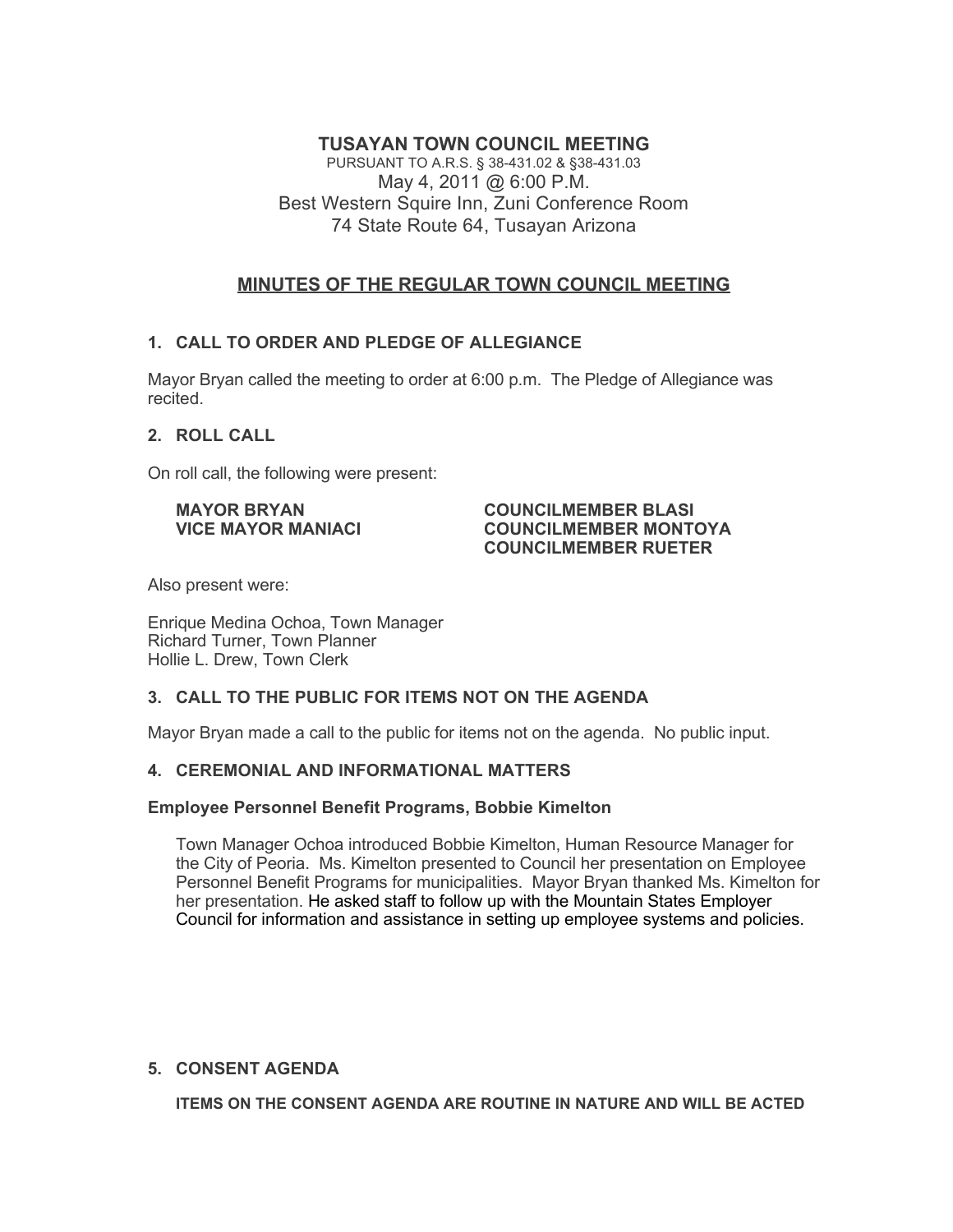**ON WITH ONE MOTION AND ONE VOTE. PUBLIC HEARING ITEMS ARE DESIGNATED WITH AN ASTERISK (\*). MEMBERS OF THE COUNCIL OR STAFF MAY ASK THE MAYOR TO REMOVE ANY ITEM FROM THE CONSENT AGENDA TO BE DISCUSSED AND ACTED UPON SEPARATELY.**

#### **Consideration and possible approval of April 20, 2011 Meeting Minutes**

**Consideration and possible approval of Administrative/Treasurer's Report** Acceptance of the Finance Report Approval of the Payment of Bills

Councilmember Montoya moved to approve the Consent Agenda as presented. Councilmember Rueter seconded the Motion. All were in favor.

## **6. COMMITTEE REPORTS**

None.

#### **7. PUBLIC HEARINGS**

**PUBLIC HEARING on a Request by the South Grand Canyon Sanitary District to Renew a Conditional Use Permit for a Wastewater Treatment Plant and Accessory Structures (UP-90-34, UP-96-01, UP-97-03 and CUP-07-039) on 8.17 Acres in the General Zone. Case No. CUP-10-052 and RESOLUTION NO. 2011-05-04-01.**

Richard Turner, Town Planner, presented his staff report on a Request by the South Grand Canyon Sanitary District to Renew a Conditional Use Permit for a Wastewater Treatment Plant and Accessory Structures (UP-90-34, UP-96-01, UP-97-03 and CUP-07-039) on 8.17 Acres in the General Zone. Case No. CUP-10-052 and RESOLUTION NO. 2011-05-04-01. Mayor Bryan opened the hearing for any questions or comments. There were none. Public Hearing Closed.

#### **PUBLIC HEARING on a Request to Amend the Town of Tusayan Building Code (2005 National Electric Code) by Adding a New Section Relating to Underground Utilities. ORDINANCE NO. 2011-05-04-01.**

Richard Turner, Town Planner, presented his staff report on a Request to Amend the Town of Tusayan Building Code (2005 National Electric Code) by Adding a New Section Relating to Underground Utilities. ORDINANCE NO. 2011-05-04-01. Mayor Bryan opened the hearing for any questions or comments. There were none. Public Hearing Closed.

## **8. ITEMS FOR ACTION**

**RECONSIDERATION of Previous Action on a Request by the South Grand Canyon Sanitary District to Renew a Conditional Use Permit for a Wastewater Treatment Plant and Accessory Structures (UP-90-34, UP-96-01, UP-97-03 and CUP-07-039) on 8.17 Acres in the General Zone. Case No. CUP-10-052 and RESOLUTION NO. 2011-05-04-01.**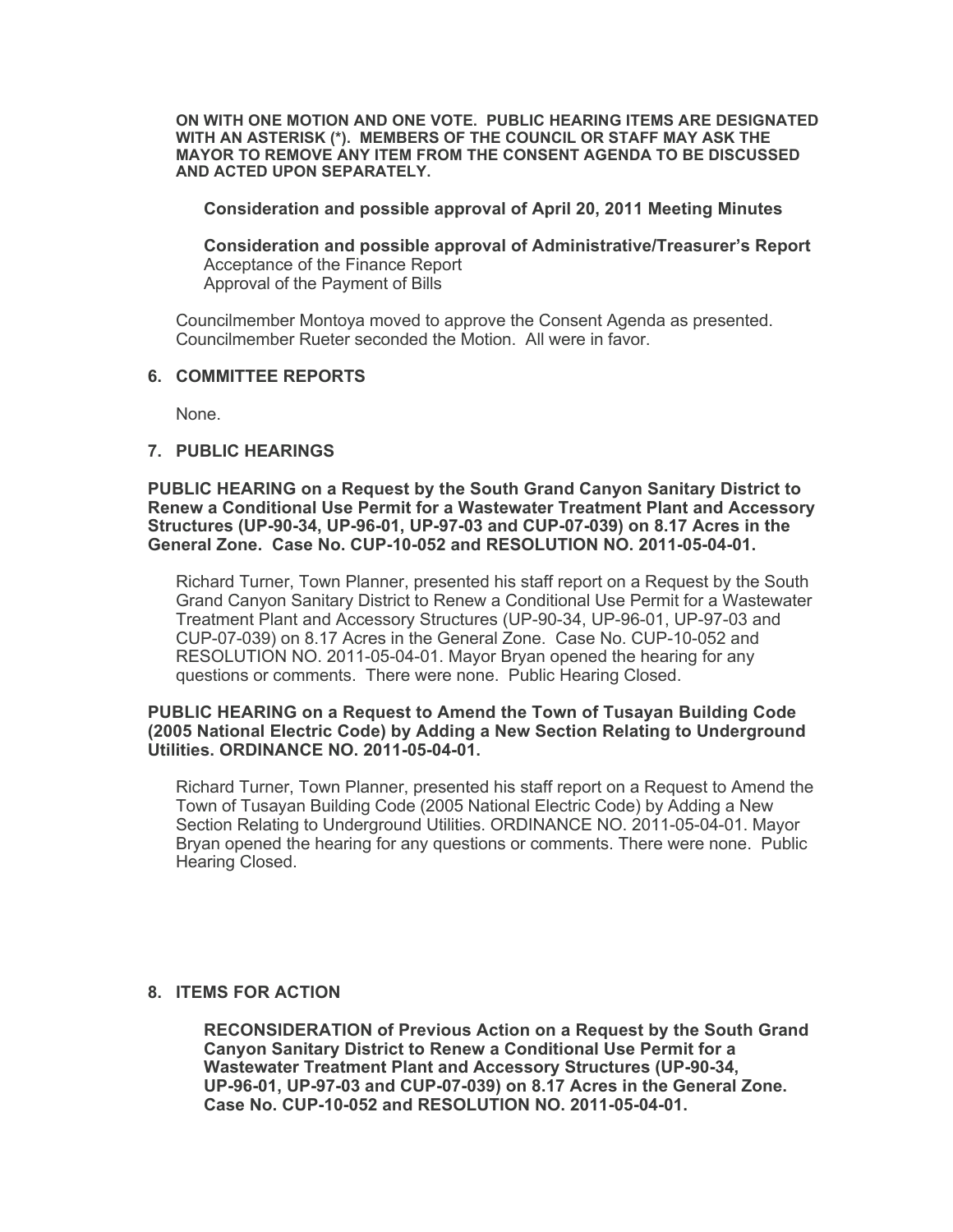Councilmember Montoya moved that the Council approve CUP-07-039 on 8.17 Acres in the General Zone. Case No. CUP-10-052 and RESOLUTION NO. 2011-05-04-01. Vice Mayor Maniaci seconded the motion. All were in favor.

## **CONSIDERATION of a Request to Amend the Town of Tusayan Building Code (2005 National Electric Code) by Adding a New Section Relating to Underground Utilities. ORDINANCE NO. 2011-05-04-01.**

Councilmember Rueter moved to approve Ordinance No. 2011-05-04-01. Vice Mayor Maniaci seconded the motion. Councilmember Montoya questioned whether this ordinance would impact situations where it was extremely difficult/expensive to bury lines. Mayor Bryan stated that it would not. All were in favor.

## **Consideration and possible approval of a revision to the Law Enforcement Contract with the Coconino Sheriff's Office.**

.

Town Manager Ochoa explained the process for termination of the current contract with the Sheriff's Office. Councilmember Blasi expressed his concerns and would like staff to contact the Town Attorney to write a letter asking the Sheriff's Office for documentation of the contracted services it has provided. Councilmember Blasi asked if the Town is at liberty to direct staff to write a letter to the Sheriff's Office. Mayor Bryan stated that a motion is not necessary to direct staff to write such a letter.

**Consideration and possible approval of authorization to pursue COPS Hiring Grant for entities already working with law enforcement agencies such as the Coconino Sheriff's Department and to accept the offer of assistance of Kathleen Levinson, Grants Manager CCSO.**

Councilmember Blasi asked if there were any "hidden fees" from the Sheriff's Office in assisting with this item. Town Manager Ochoa stated that he recommends meeting with the Sheriff's Office and obtaining more information so the Council may make a

decision at the May 19<sup>th</sup> Council meeting. Mayor Bryan made a motion to authorize Town Manager Ochoa to proceed with meeting with the Sheriff's Office and bring information back to Council on May 19, 2011. Councilmember Rueter seconded the motion. No further discussion. All were in favor.

## **Consideration and possible approval for the preparation of an announcement for the advertisement of the position of Town Marshall.**

Mr. John Dillon expressed thanks to the Council for looking at the matter of Town protection. Mr. Dillon recommended that Council collect "real-life" data from the community to obtain information in deciding the needs of the Town.

Councilmember Blasi asked to direct staff, for future use, to create descriptions and job announcements so when the Town is ready these items will be ready. Mayor Bryan asked Council who would like to assist the Town Manager. Vice Mayor Maniaci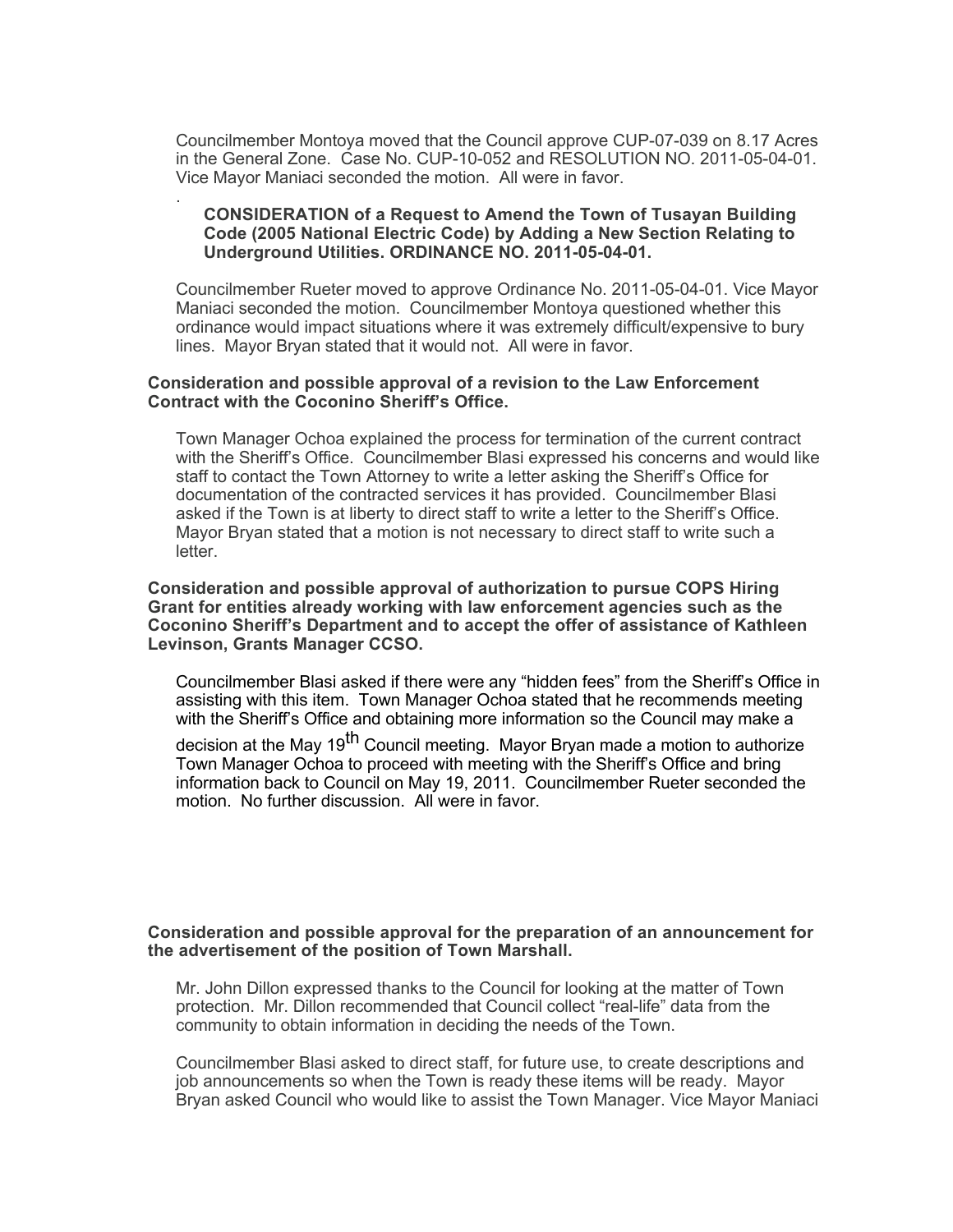and Councilmember Blasi offered to assist.

## **Consideration and approval of direction to staff to direct Bill Sutton to begin drafting the town's enforcement codes for traffic, parking and all other Law Enforcement applicable codes.**

Town Manager Ochoa presented his staff report stating that the Scope of Work for Judge Sutton does not include drafting enforcement codes and recommends no action on this item. Councilmember Blasi stated that he would like to request that the Town approach Judge Sutton to see if his contract could be amended to include such work. Councilmember Rueter agreed with Councilmember Blasi to direct staff to discuss a proposed amendment to the contract and bring back to Council. Councilmember Blasi requested that staff meet with Judge Sutton to obtain a proposed amendment as to costs and revised terms of contract and bring back to Council on May 19, 2011. Councilmember Rueter agreed and asked that the Judge attend the May 19, 2011 meeting.

#### **Consideration and approval to begin transition for Bill Sutton from Consultant to Magistrate.**

Town Manager very strongly recommended that the Town take no action at this time. Councilmember Blasi asked what the legal requirements are that would prevent action at this time. Town Manager Ochoa responded that currently there are no employee positions and classifications and that you cannot transition from consultant to a regular Town position without advertising the position.

## **Consideration and approval for Bill Sutton to begin setting up the Municipal Court as soon as the Municipal Building is operable.**

Town Manager Ochoa presented his staff report regarding the setup of the Municipal Court and recommended no action at this time. Councilmember Rueter stated that the building plans have been approved and that the building is being constructed per the original plans.

#### **Consideration and possible acceptance of the Tusayan Municipal Water Study prepared by Willdan Engineering, P.M.I. and Aricor Water Solutions on behalf of the Town.**

Town Manager Ochoa presented his staff report and recommended no action. Mayor Bryan commented that Council would only be accepting delivery of the report.

Mayor Bryan opened the item for public comment.

Bill Fitzgerald of Tusayan took the podium and asked should a study of this nature be presented to the public? Mayor Bryan commented that the study has been presented to Council for review but is not binding on the Town.

Aaron Hall, a Flagstaff attorney representing Red Feather properties, spoke regarding the Mayor's comment about "accepting" the document. Mr. Hall believes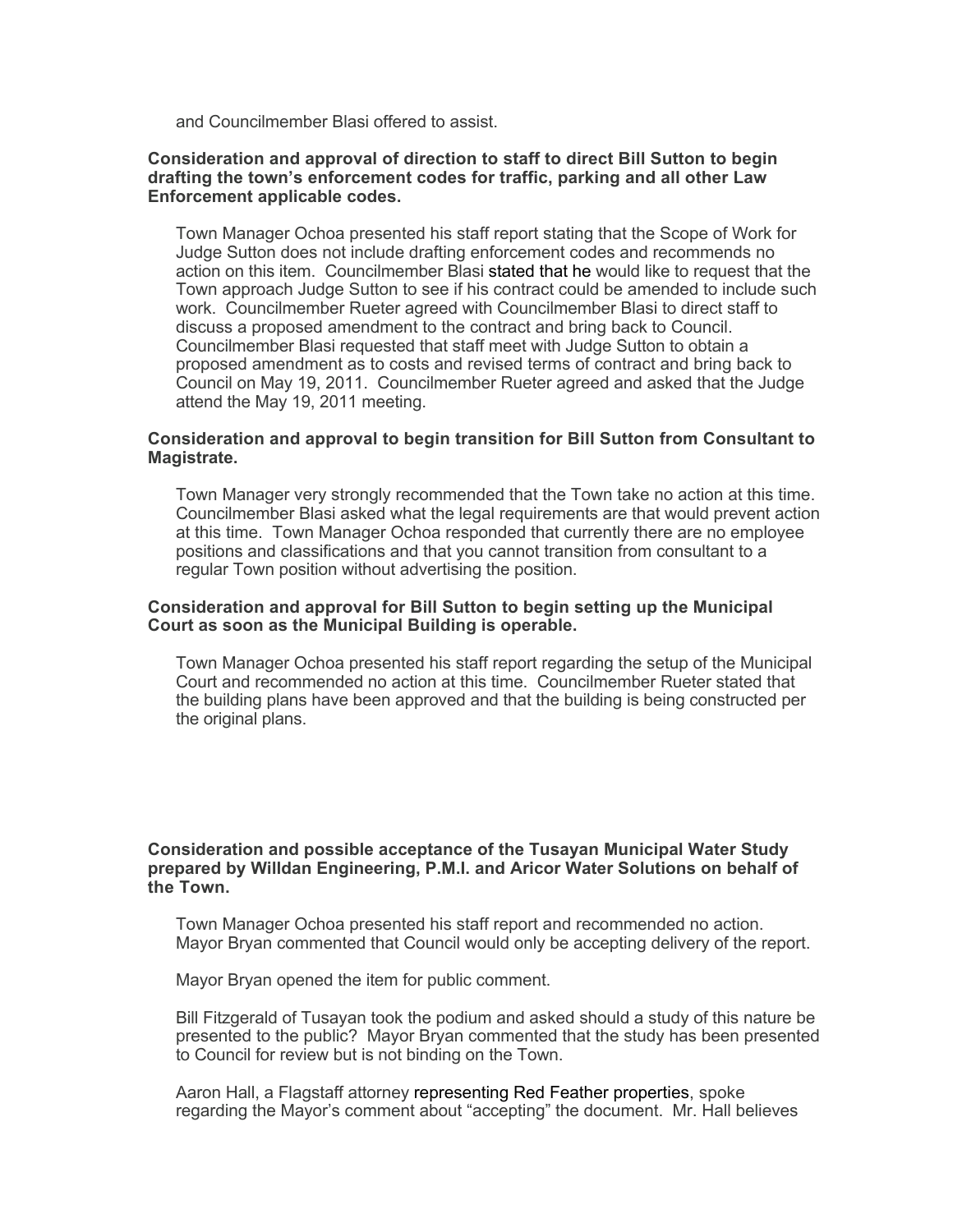that there is more than "acceptance" occurring if the Council accepts the document and urged Council to follow staff's recommendation to not accept the document until the community has had a chance to review.

John Thurston took the podium and expressed his concern that Council should consider the time and money involved in making decisions regarding this item.

Mayor Bryan requested staff ask for a projection of operational costs involved.

Mayor Bryan asked that a note be made in the minutes that the document has been received and at some point a discussion take place in Executive Session regarding the document. Councilmember Rueter asked that as an employee of Hydro Resources that Anasazi Water Company get a copy of the report. Mayor Bryan asked that an electronic copy of the report be placed on the Town Website.

## **Consideration and possible approval of \$2500.00 in funds to attend Arizona League of Cities Conference to be held Friday and Saturday, June 3 and 4, 2011 at the Embassy Suites in Scottsdale, AZ.**

Councilmember Montoya moved to approve. Vice Mayor Maniaci seconded the motion. All were in favor.

## **Consideration and possible approval of the Town Manager as the Arizona Municipal Risk Retention Pool designated voting representative member for the Annual Trustee Election by May 23, 2011.**

Councilmember Rueter moved to approve. Vice Mayor Maniaci seconded the motion. All were in favor.

## **Consideration and possible approval of the Town of Tusayan Preliminary Budget for FY11-12.**

Councilmember Montoya moved to accept the preliminary budget as drafted. Councilmember Blasi seconded the motion. Mayor Bryan clarified the process of adopting a final budget. All were in favor.

#### **Consideration and possible approval of date change for the Tusayan Regular Council meeting from Wednesday, May 18, 2011 at 6:00 p.m. to Thursday, May 19, 2011 at 6:00 p.m. to accommodate a Tusayan Town Hall Meeting to be held by Congressman Paul Gosar on Wednesday.**

Vice Maniaci agrees with the Mayor on maintaining future relations and moved to schedule the meeting of the Town Council to May 19, 2011. Councilmember Montoya seconded the motion. Councilmember Rueter commented that he understands Councilmember Blasi's position but believes that it is in the best interest of the Town to have dialogue with the Congressman. Motion passed 4 -1 with Councilmember Blasi opposed.

#### **9. ITEMS FOR DISCUSSION**

#### **Town Modular Office Update Report.**

Town Manager Ochoa presented an update on the new Town office. Councilmember Rueter thanked Mike Halpin at the Airport for his assistance.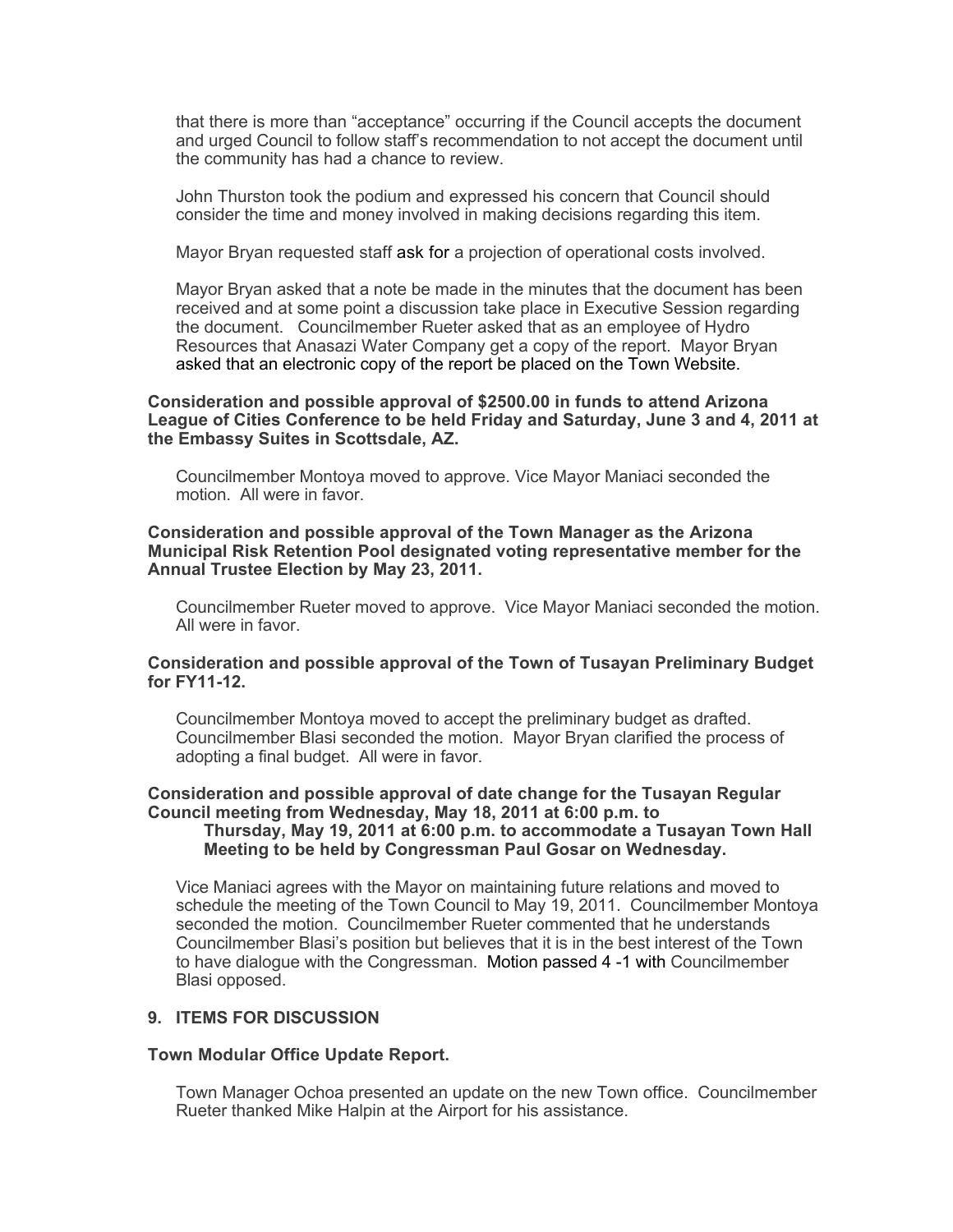Councilmember Rueter commented that he believes the new office may be set during the first two weeks of July. Mayor Bryan asked Town Manager Ochoa to look at equipment needs for the new office and report back to Council.

## **Update on the school/park partnership and added to the update.**

Mayor Bryan referenced two requests for support from Paige Maple and Rachel Rivera for a community garden at the Park facilities.

## **\*Report from Willdan Engineering regarding code enforcement process.**

Richard Turner presented his staff report on the code enforcement process. Mayor Bryan asked for a copy of Mr. Turner's report. Mayor Bryan then presented a question to Mr. Turner submitted by Bill Fitzgerald asking "Can a magistrate enforce the Town's code?" Mr. Turner answered that you would want the hearing officer and code enforcer be separate individuals. Councilmember Blasi asked if the positions could be filled by contracted employees? Mr. Turner commented that he believes the positions can be contracted by the Town. Councilmember Rueter asked if Council needs a separate action to add to the Scope of Work? Town Manager Ochoa stated it is within the current Scope of Work so no change would be necessary. Mayor Bryan asked that Mr. Turner review the letters that had been presented and begin any necessary actions to bring violations into compliance. A question was asked regarding the timeline if a "public safety" issue would expedite the process. Mr. Turner responded that it could, depending whether violations were considered Criminal or Civil. The Mayor asked that Mr. Turner come back with any further support or actions needed from the Council.

Council requests that Town Manager Ochoa bring back information regarding staff's guidance on actions needed.

# **Update on comparative of Council policies and procedures.**

Town Manager Ochoa explained that he had received information from other municipalities but is not ready for final report.

## **\*Update on disclosure forms and procedures for elected officials.**

Town Manager Ochoa presented an update on disclosure forms and procedures. Councilmember Rueter stated that he appreciated the clarification on the filings required.

# **10. TOWN MANAGER'S REPORT**

Town Manager Ochoa commented that his report had been covered by the most of the actions taken tonight. Mr. Ochoa further commented that he intends to review and tighten up all contracts.

# **SET AGENDA AND ACTION ITEMS FOR NEXT MEETING**

Judge Sutton Report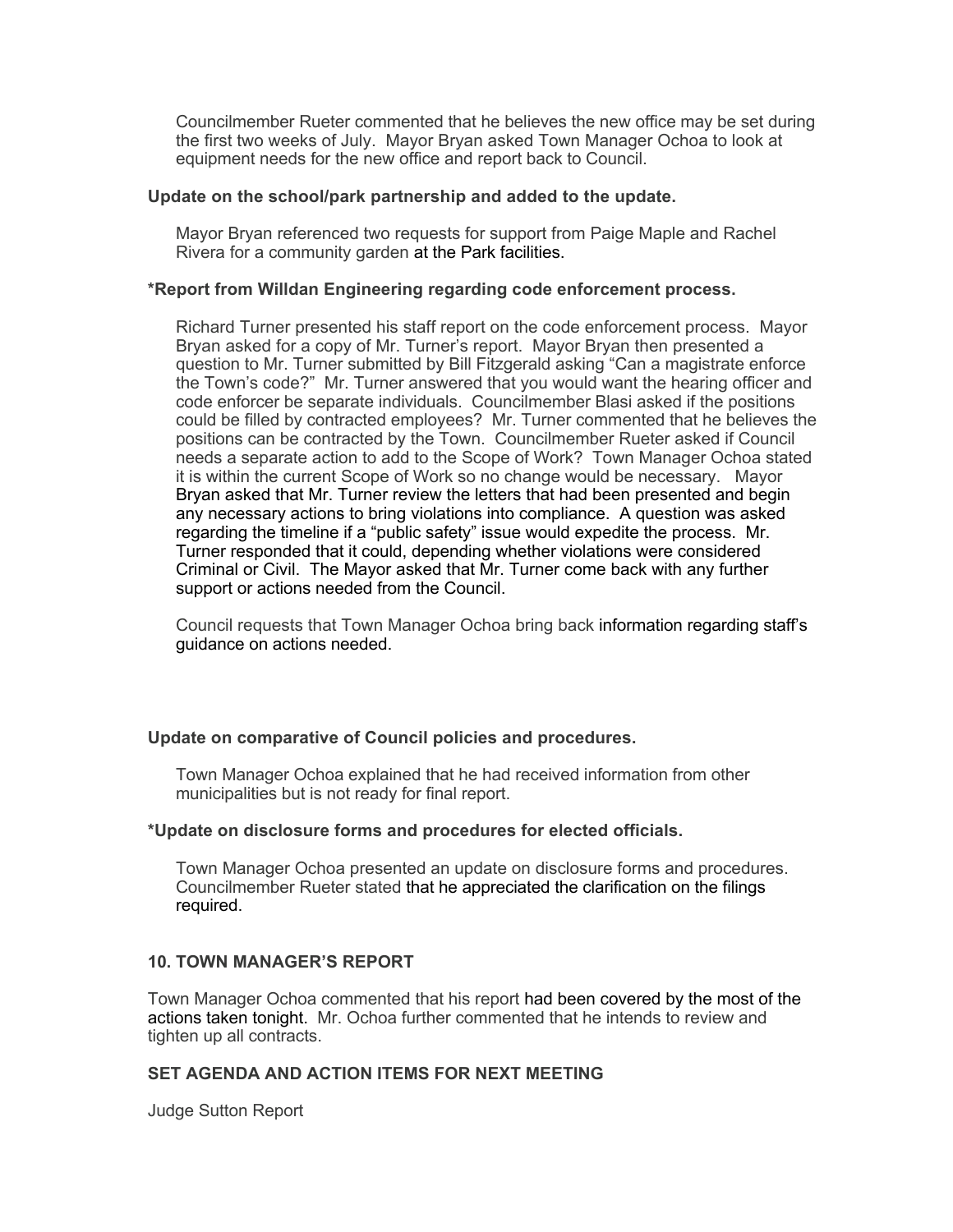Amendment to Current Contract Review Water Report Update on NACOG Contract Update on the specifics of COPS Grant Mountain States Employer Council - 401A Pension vs. Retirement Account AZ League Conference Attendance Update Update on Code Enforcement Process Update on Modular Office

Mayor Bryan set the following Agenda guidelines for drafting and posting of future agendas:

Draft agenda shall be forwarded to Council no later than Thursday Council and Staff shall have comments returned to Town Manager and Town Clerk no later than Friday 6:00 p.m.

Final Agenda to be posted no later than Noon Monday

All Agenda packets shall be sent electronically to Council and staff no later than 5:00 p.m. Monday and posted on Town website.

John Dillon requested that if a report is to be presented to Council that the community be given plenty of notice.

# **12. COUNCIL MEMBERS' REPORTS**

# **Vice Mayor Maniaci - No Report**

# **Councilmember Rueter** – No Report

**Councilmember Blasi** – Councilmember Blasi stated that approximately six weeks ago he was invited to draft a letter to the Park Service to inquire about Town dispatch services. Councilmember Blasi requests that the Town contact the Park Service so it may obtain an answer from the Park Service on its dispatch ability. Town Manager Ochoa stated he had communications with the Park Service regarding this matter and that he had turned the matter over to Mayor Bryan to follow-up on. Mayor Bryan commented that he called the Superintendents' office and was advised that since the Acting Superintendent was leaving, he should work with the Chief of Protection Bill Wright to see what was possible in regards to dispatch services.

**Councilmember Montoya** – Councilmember Montoya discussed complaints from citizens regarding potholes in the parking lots and what possible options the Town has in getting repair to the potholes.

# **13. MAYOR'S REPORT**

Mayor Bryan requested that a list be prepared and a review of all Conditional Use Permits issued to date be performed. The Mayor further requested that staff go through all previous Minutes and pair with Resolutions, Ordinances, etc, to be sure we have accurate records and that all expected actions had been taken to date. Mayor Bryan thanked the community for its support and attendance at the Council meetings.

# **14. ADJOURNMENT OF REGULAR COUNCIL MEETING**

Vice Mayor Maniaci moved to adjourn the meeting at 9:42 p.m. Councilmember Rueter